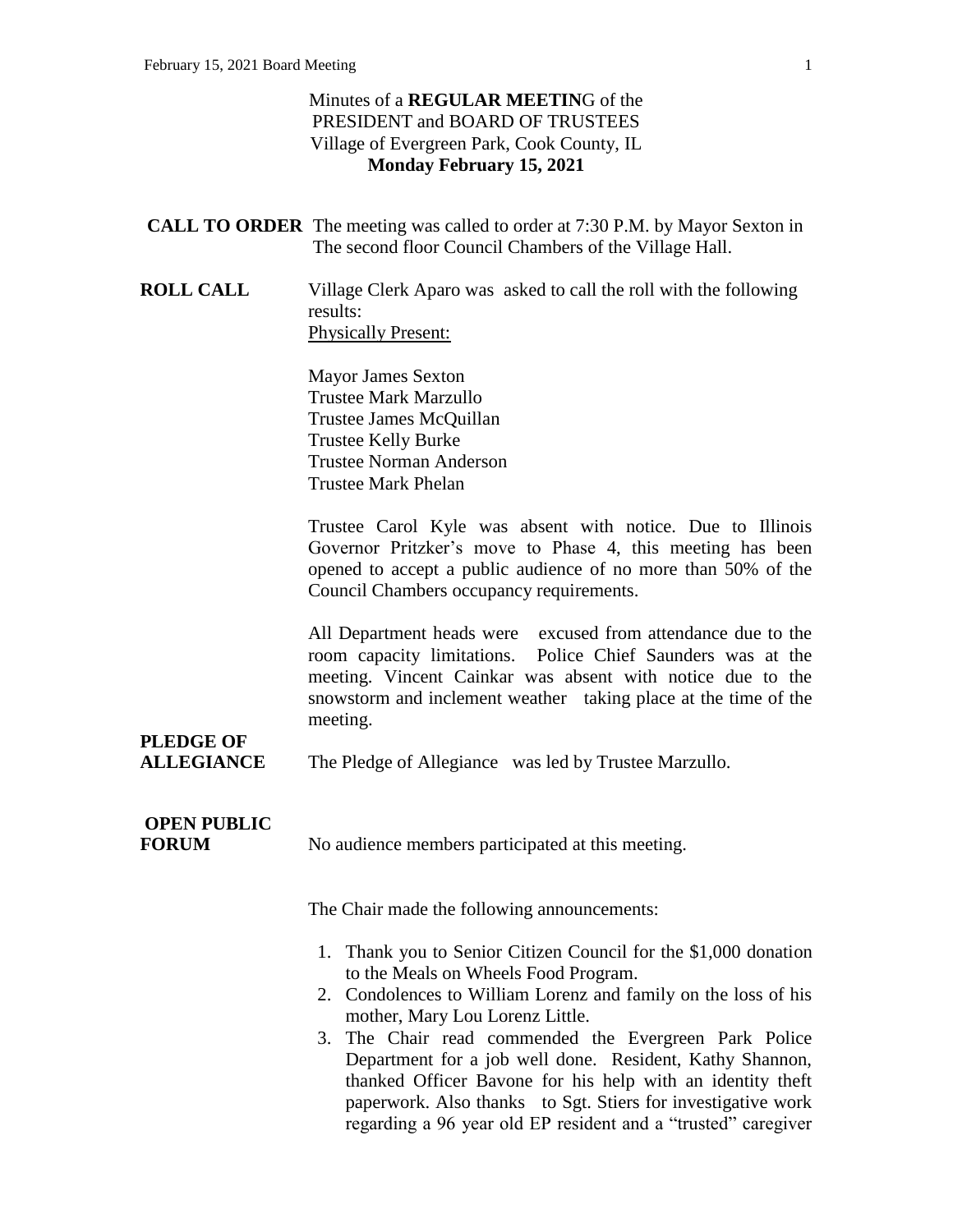which lead to the charging of a Class 1 felony of financial exploitation of the elderly in excess of \$150,000.

- 4. The Chair thanked State Rep. Burke, State Rep. Bill Cunningham, Congressman Rush and USPS Manager, Ms. Hall for recent changes in postal deliveries. Staffing issues are slowly being resolved and mail service should improve within two (2) weeks. Trustee Burke has received positive feedback from residents especially in the southwest section.
- 5. CSX crossing has been under repair for one full week. The Chair directed Police Chief Saunders to prepare an invoice to CSX railroad for delays at the  $94<sup>th</sup>$  St. crossing.
- 6. Commendations to the EP Public Works for the job done on snow removal during the recent snowstorms. Thanks to all the residents who helped by moving their vehicles off the streets for curb-to-curb cleanup.
- 7. Due to a severe snowstorm, Waste Management has postponed pick up by one day.
- 8. Free Tax preparation services are available by appointment Monday through Friday between the hours of 9:30 am to 3:00 pm at Office of Citizens Services. Call 422-8776 to make an appointment; this service is for the disabled and senior citizens.

# **OPEN PUBLIC**

**AUDIENCE** There were no audience members.

#### **REGULAR AGENDA**

**MINUTES** Motion by Trustee Phelan second by Trustee Anderson to waive the reading of the minutes of the January 19, 2021 Regular Meeting of the President and Board of Trustees as presented was passed by unanimous voice vote and so ordered by the Chair.

### **RESOLUTION**

**NO. 7-2021 &**

**NO. 8-2021** Motion by Trustee Marzullo second by Trustee McQuillan, to approve **RESOLUTION NO. 7-2021** with \$ 835,937.34 in the General Corporate Fund, and \$ 283,847.17 in the Water Management Fund, The 95<sup>th</sup> Street TIF Fund, \$22,955.18 and the and the Street Bond Fund \$ 27,270.00 for a total of \$ 1,169,109.69. **RESOLUTION NO. 8-2021** with \$99,287.58 in the General Fund and \$ 43,406.74 in the Water Management Fund and \$2,613.60 in the 95<sup>th</sup> Street TIF Fund, and \$ 16,000.00 in the Street Bond Fund, for a total of \$ 161,307.92. Upon roll call, voting YES Trustees, Marzullo, McQuillan, Anderson, Burke and Phelan, voting NO: NONE. The motion was passed and so ordered by the Chair.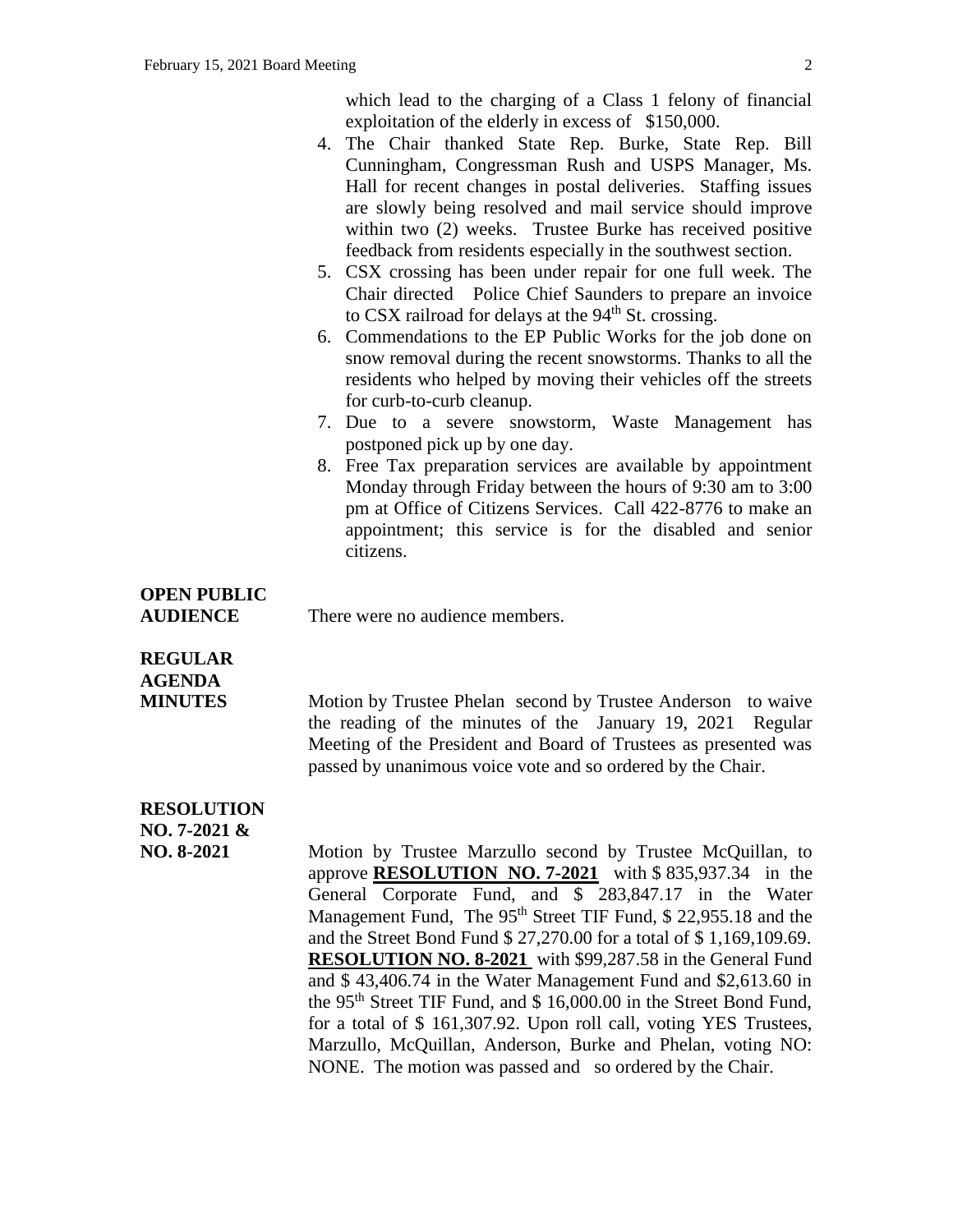# **WATER COLLECTOR**

**REPORT** Motion by Trustee Phelan second by Trustee Burke to approve the Water Collector's report for **January 2021** in the amount of \$643,644.73 in the Sewer and Water Fund. The motion was passed by unanimous voice vote and so ordered by the Chair.

# **VILLAGE COLLECTOR**

**REPORT** Motion by Trustee McQuillan second by Trustee Marzullo to approve the Village Collector's report for **January 2021** for \$ 2,093,869.81. The motion was passed by unanimous voice vote and so ordered by the Chair.

## **VILLAGE TREASURER**

**REPORT** Motion by Trustee Phelan second by Trustee Anderson to approve the Village Treasurer's report for **January 2021** with \$5,192,795.90 in the General Fund and \$ 5,221,467.45 in the Sewer and Water Fund. The motion was passed by unanimous voice vote and so ordered by the Chair.

# **BUSINESS**

**CERTIFICATES** Motion by Trustee Phelan second by Trustee Anderson to approve the business license application for **HOME SERVICES OF ILLINOIS DBA/BHHS CHICAGO to** conduct a real estate sales, mortgage, and title insurance office located at 3580 W. 95<sup>th</sup> Street. The Chair noted this was previously Biros Berkshire Hathaway Realty Group. Bill Biros has sold back to corporate and will act as a consultant. The Chair stated Bill has been a positive force within the Evergreen Park /Beverly area for many years. Upon roll call, voting YES Trustees McQuillan, Burke, Anderson, Phelan and Marzullo; voting NO: NONE. The motion was passed and so ordered by the Chair.

> Motion by Trustee Marzullo second by Trustee Anderson to approve **MATTE BLACK BARBERSHOP** to conduct a (1) chair barbershop located at 3545 W. 99<sup>th</sup> Street in the former Brow Boutique location. Upon roll call, voting YES Trustees Burke, Anderson, Phelan, Marzullo and McQuillan; voting NO: NONE. The motion was passed and so ordered by the Chair.

> Motion by Trustee Marzullo second by Trustee Burke to approve **VOSKA VENTURES LLC** D/B/A **BLACK EYED SUSAN** to conduct a restaurant, OTB, Video lounge located at 2517 W. 95<sup>th</sup> Street. The Chair noted he has seen the operations in Lansing and this will be an upscale establishment. A brief discussion took place regarding the gaming and the OTB portion and the food menu. The Chair noted the liquor license would be applied for later. Upon roll call, voting YES Trustees Anderson, Phelan,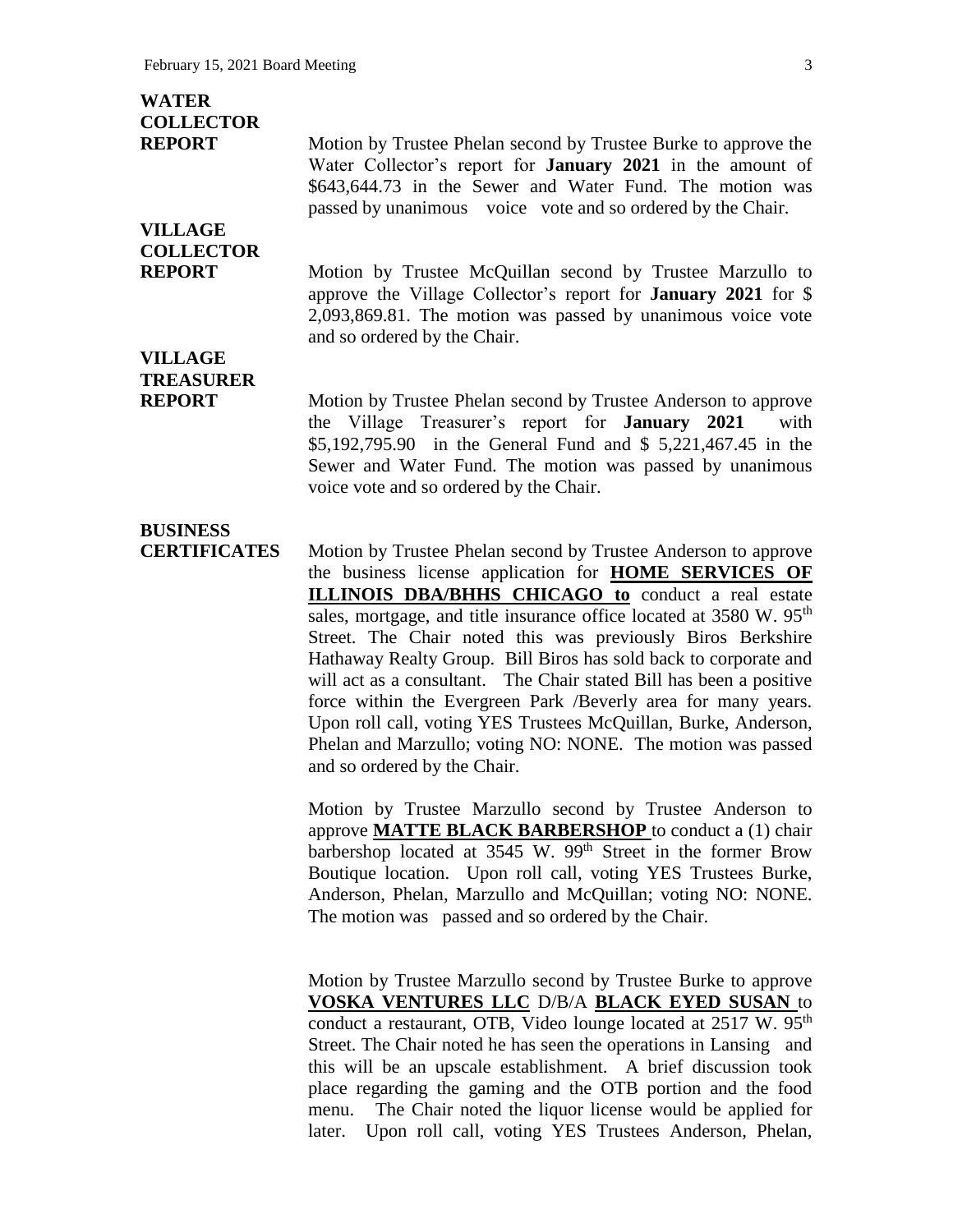Marzullo, McQuillan and Burke, voting NO: NONE. The motion was passed and so ordered by the Chair.

Motion by Trustee Phelan second by Trustee Burke to approve **BUBBLY GIRLS SPA AND ART STUDIO** to conduct a kiddie art and spa studio for imaginary fun and creativity located at 3408 W. 95<sup>th</sup> Street. Upon roll call, voting YES Trustees Phelan, Marzullo, McQuillan, Burke and Anderson, voting NO: NONE. The motion was passed and so ordered by the Chair.

Motion by Trustee Marzullo second by Trustee McQuillan to approve **McDonalds (change in ownership)** hours to remain the same to conduct a fast food restaurant located at 8715 S. Kedzie Avenue. The Chair stated this is a change in ownership, business hours and operations remain the same. Upon roll call, voting YES Trustees Marzullo, McQuillan, Burke, Phelan and Anderson, voting NO: NONE. The motion was passed and so ordered by the Chair.

Motion by Trustee Anderson second by Trustee McQuillan to approve **DENTAL GROUP OF EVERGREEN PARK** to conduct a dental office for located at 9825 S. Pulaski #1. This is the former office of Dr. Brendich. Upon roll call, voting YES Trustees McQuillan, Burke, Anderson, Phelan and Marzullo, voting NO: NONE. The motion was passed and so ordered by the Chair.

### **RESOLUTION**

- **NO. 1-2021** Motion by Trustee Marzullo second by Trustee Phelan to approve **RESOLUTION NO. 1- 'A RESOLUTION OF THE VILLAGE OF EVERGREEN PARK APPROVING A GRANT APPLICATION FOR THE 2021 COOK COUNTY COMMUNITY DEVELOPMENT BLOCK GRANT PROGRAM."** The Chair noted it is \$318,000 for sewer lining. He thanked Commissioner Moore and Daley for the additional \$150,000 for paving. Upon roll call, voting YES Trustees Burke, Anderson, Phelan, Marzullo and McQuillan, voting NO: NONE. The motion was passed and so ordered by the Chair.
- CLERK'S NOTE: RESOLUTION NO. 2-2021 was not presented due to incomplete information at the time of the Board meeting.

### **RESOLUTION**

**NO. 3-2021** Motion by Trustee Phelan second by Trustee McQuillan to approve **RESOLUTION NO. 3- 'A RESOLUTION OF THE VILLAGE OF EVERGREEN PARK, COOK COUSNTY,**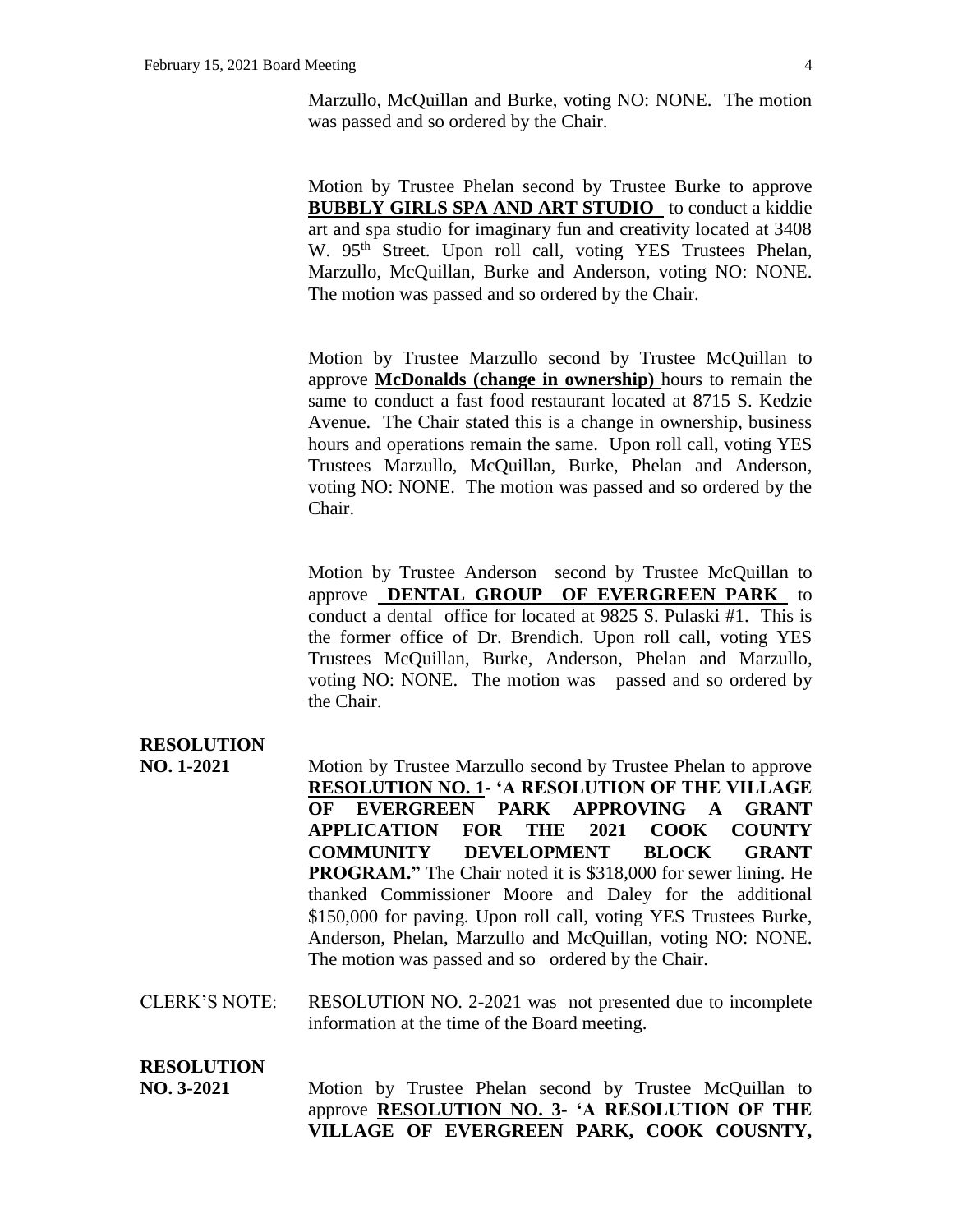|                                                               | ILLINOIS HOLDING THE ILLINOIS DEPARTMENT OF<br><b>TRANSPORTATION HARMLESS</b><br><b>FOR</b><br><b>WORK</b><br>PERFORMED UNDER AN IDOT PERMIT FOR THE<br>YEARS 2021 AND 2022." Upon roll call, voting YES Trustees<br>Anderson, Phelan, Marzullo, McQuillan and Burke, voting NO:<br>NONE. The motion was passed and so ordered by the Chair.                                                                                                                                                                                                                                                                     |
|---------------------------------------------------------------|------------------------------------------------------------------------------------------------------------------------------------------------------------------------------------------------------------------------------------------------------------------------------------------------------------------------------------------------------------------------------------------------------------------------------------------------------------------------------------------------------------------------------------------------------------------------------------------------------------------|
| <b>MEMORIES</b><br><b>TO GO</b>                               | Motion by Trustee Anderson second by Trustee Burke to approve<br>the Senior Citizen's Council for "Memories to Go" event on<br>Saturday, September 11, 2021. Upon roll call, voting YES<br>Trustees Phelan, Marzullo, McQuillan, Burke and Anderson;<br>voting NO: NONE. The motion was passed and so ordered by the<br>Chair.                                                                                                                                                                                                                                                                                   |
| <b>EPFD</b><br><b>ANNUAL</b><br><b>REPORT</b>                 | The Chair read highlight of the Evergreen Park Fire Department's<br>annual report for 2020. There were a total of 3252 calls with 2505<br>EMS and 747 Fire calls. The Chair congratulated the Chief<br>Kleinhaus and the men and women of the Evergreen Park Fire<br>Department for their commitment and service to the people of<br>Evergreen Park.                                                                                                                                                                                                                                                             |
| <b>ENGINEER'S</b><br><b>REPORT</b>                            | Village Engineer Tim Klass was excused from the meeting.                                                                                                                                                                                                                                                                                                                                                                                                                                                                                                                                                         |
| <b>ATTORNEY'S</b><br><b>REPORT</b>                            | The Attorney was absent tonight.                                                                                                                                                                                                                                                                                                                                                                                                                                                                                                                                                                                 |
| <b>REQUEST TO</b><br><b>SOLICIT BIDS</b><br><b>DEMOLITION</b> | Motion by Trustee Phelan second by Trustee Marzullo to approve<br>the request from Public Works Director Lorenz to allow the Clerk<br>to solicit bids for (3) demolition projects. The addresses are 3138<br>W. 95 <sup>th</sup> Street, commercial property paid for by TIF Funds, 9435<br>S. Troy, a residential property to be used for library parking paid<br>for by TIF Funds and 9615 S. California Avenue paid for with<br>General Funds. Upon roll call, voting YES Trustees Marzullo,<br>McQuillan, Burke, Anderson and Phelan, voting NO: none. The<br>motion was passed and so ordered by the Chair. |
| <b>SALT</b><br><b>PURCHASE</b>                                | The Chair stated he approved an emergency purchase of 500 tons<br>of additional road salt. He thanked Deputy St. Director, Gavin<br>Yeaman for his foresight and timing in acquiring the salt prior to<br>the snowstorms and at a great price of \$ 70.26 per ton. NO<br>ACTION REQUIRED BY THE BOARD.                                                                                                                                                                                                                                                                                                           |